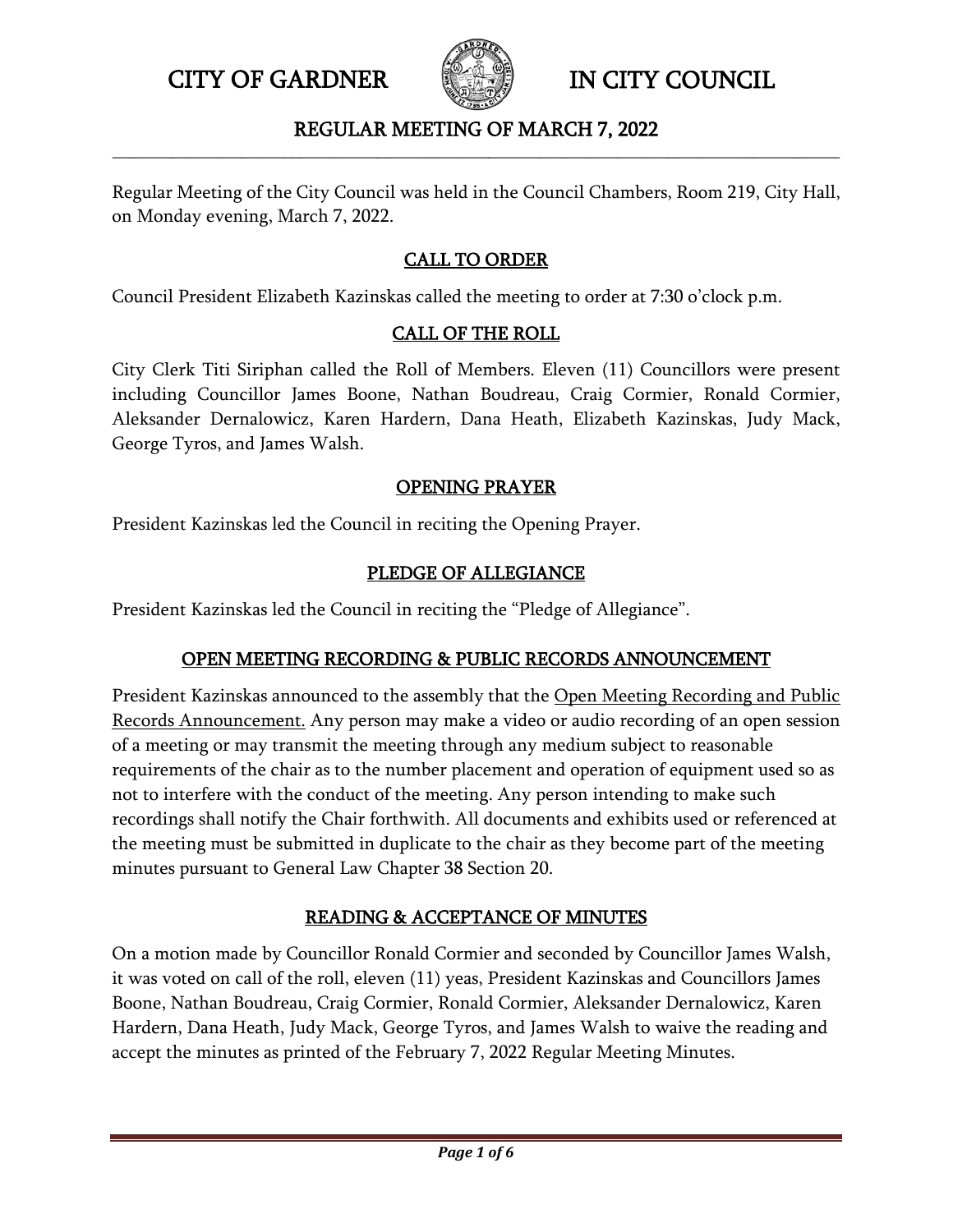

REGULAR MEETING OF MARCH 7, 2022 **\_\_\_\_\_\_\_\_\_\_\_\_\_\_\_\_\_\_\_\_\_\_\_\_\_\_\_\_\_\_\_\_\_\_\_\_\_\_\_\_\_\_\_\_\_\_\_\_\_\_\_\_\_\_\_\_\_\_\_\_\_\_\_\_\_\_\_\_\_\_\_\_\_\_\_\_\_\_\_\_\_\_\_\_\_**

## REPORTS OF STANDING COMMITTEES FINANCE COMMITTEE

### #10620

Reporting for the Finance Committee, Councillor Aleksander Dernalowicz informed the Council that the Committee unanimously recommended to approve the order. This order will be used to renovate the fields between the High School and Middles School as well as updates to the girls' softball field and Stedman field. These fields are also used by the flag teams, marching band, summer recreational program and local sport groups. The goal is to accommodate all softball, baseball practices and games.

On a motion made by Councillor Aleksander Dernalowicz and seconded by Councillor Ronald Cormier, it was voted on call of the roll, eleven (11) yeas, President Elizabeth Kazinskas; Councillors James Boone, Nathan Boudreau, Craig Cormier, Ronald Cormier, Aleksander Dernalowicz, Karen Hardern, Dana Heath, Judy Mack, George Tyros, and James Walsh; that the following Order ought to pass:

> AN ORDER APPROPRIATING FROM FREE CASH TO SCHOOL ATHLETIC FIELD IMPROVEMENTS ACCOUNT.

ORDERED: That there be and is hereby appropriated the sum of One Hundred Twenty-One Thousand Nine Hundred Five Dollars and No Cents (\$121,905.00) from Free Cash to the School Athletic Field Improvements Account.

## #10622

Reporting for the Finance Committee, Councillor Ronald Cormier informed the Council that the Finance Committee were in favor of the ordinance to correct some parts of the ordinance. Department of Public Safety is now known as the Civilian Systems Manager and it was listed in the ordinance that they receive holiday pay, and they do not. The ordinance provides additional compensation to employees who are expected to work on holidays as part of their normal job performance.

On a motion made by Councillor Ronald Cormier and seconded by Councillor Aleksander Dernalowicz, it was voted viva voce, eleven (11) yeas, President Elizabeth Kazinskas; Councillors James Boone, Nathan Boudreau, Craig Cormier, Ronald Cormier, Aleksander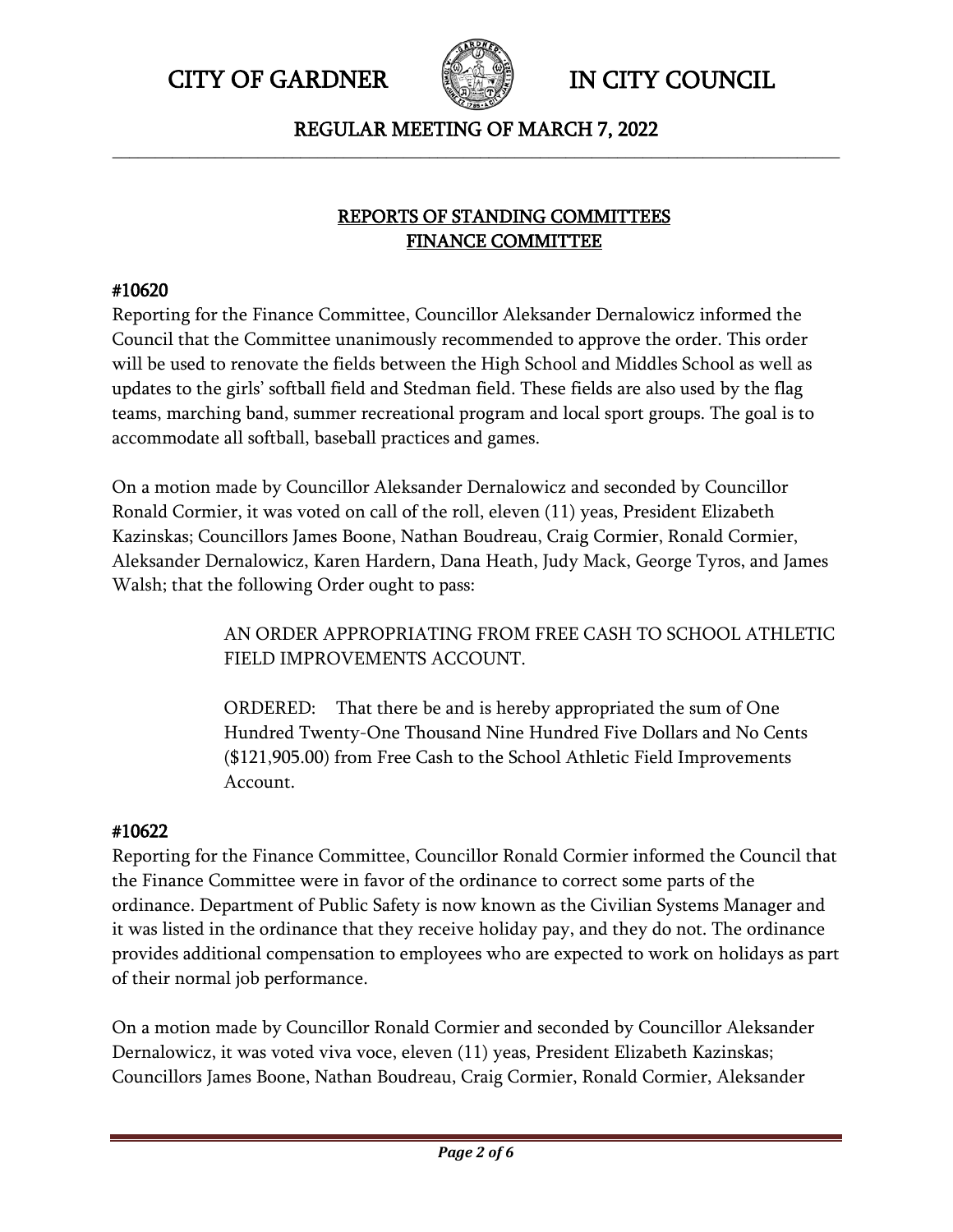

### REGULAR MEETING OF MARCH 7, 2022 **\_\_\_\_\_\_\_\_\_\_\_\_\_\_\_\_\_\_\_\_\_\_\_\_\_\_\_\_\_\_\_\_\_\_\_\_\_\_\_\_\_\_\_\_\_\_\_\_\_\_\_\_\_\_\_\_\_\_\_\_\_\_\_\_\_\_\_\_\_\_\_\_\_\_\_\_\_\_\_\_\_\_\_\_\_**

Dernalowicz, Karen Hardern, Dana Heath, Judy Mack, George Tyros, and James Walsh; to send the following Ordinance to First Printing:

> AN ORDINANCE TO AMEND THE CODE OF THE CITY OF GARDNER, SECTION 44 OF CHAPTER 171, ENTITLED "COMPENSATION IN LIEU OF PAID HOLIDAYS"

BE IT ORDAINED BY THE CITY COUNCIL OF THE CITY OF GARDNER THAT:

SECTION 1: Section 44(A) of Chapter 171 of the Code of the City of Gardner, entitled "Compensation in Lieu of Paid Holidays: Police Department," be amended by deleting the words "Civilian Systems Manager," from the provisions of this section.

SECTION 2: Section 44(A) of Chapter 171 of the Code of the City of Gardner, entitled "Compensation in Lieu of Paid Holidays: Police Department," be amended by deleting the word "Captain" from the provisions of this section.

SECTION 3: Section 44(B) of Chapter 171 of the Code of the City of Gardner, entitled "Compensation in Lieu of Paid Holidays: Fire Department," be amended by deleting the words "Fire Alarm Superintendent" from the provisions of this section.

SECTION 4: This ordinance shall take effect upon passage and publication as required by law.

## REPORTS OF STANDING COMMITTEES PUBLIC SAFETY COMMITTEE

### #10623

Reporting for the Safety Committee Councillor Craig Cormier informed the Council that this ordinance amendment would remove two different chapters and combine them into one. The Building Commissioner Roland Jean, Board of Health Director Lauren Saunders and Fire Chief Greg Lagoy were in favor of the amendment. The ordinance had a few conflicting chapters. The new amendment would clarify any confusion, clarify what department is responsible for enforcement, and increase fines.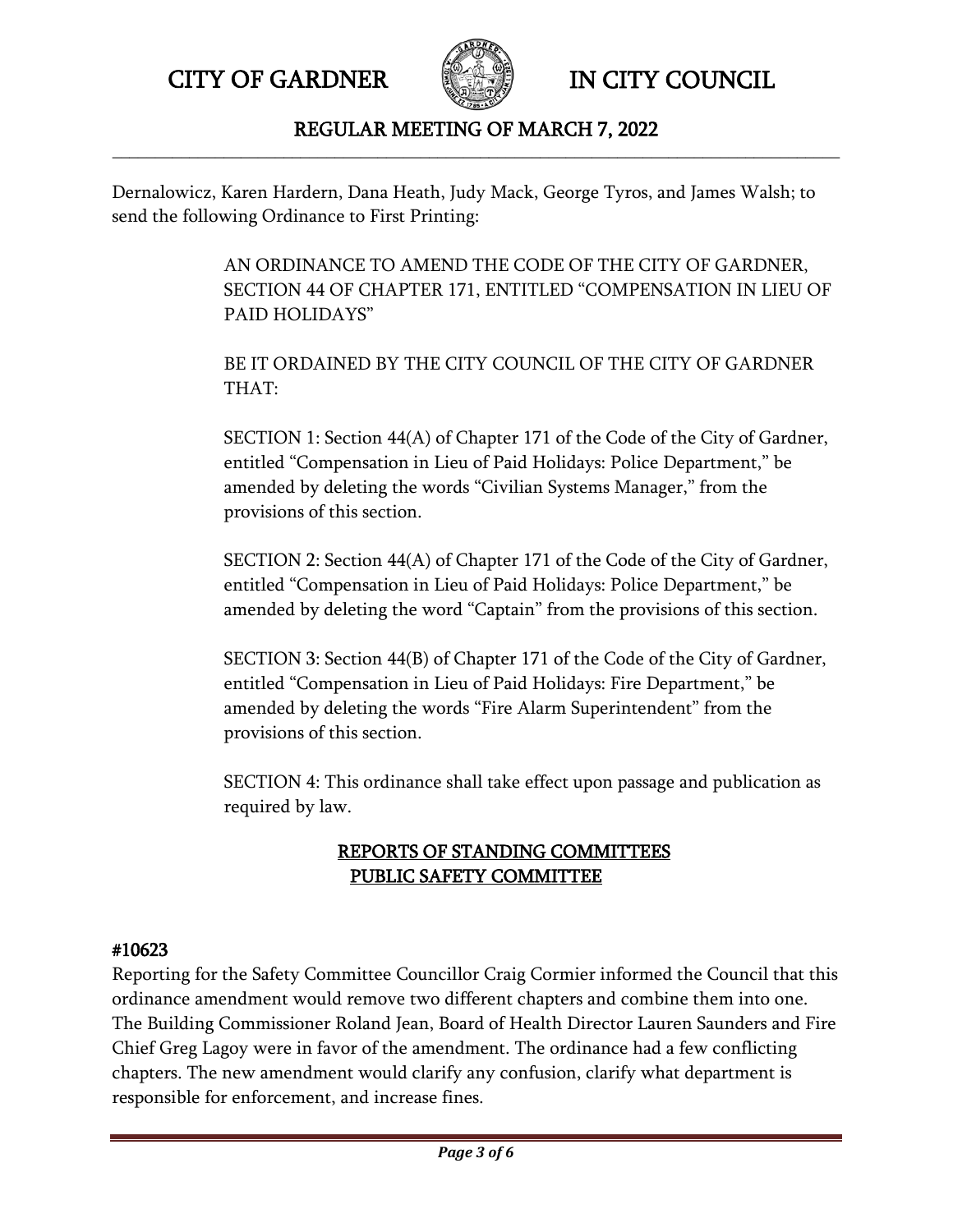

REGULAR MEETING OF MARCH 7, 2022 **\_\_\_\_\_\_\_\_\_\_\_\_\_\_\_\_\_\_\_\_\_\_\_\_\_\_\_\_\_\_\_\_\_\_\_\_\_\_\_\_\_\_\_\_\_\_\_\_\_\_\_\_\_\_\_\_\_\_\_\_\_\_\_\_\_\_\_\_\_\_\_\_\_\_\_\_\_\_\_\_\_\_\_\_\_**

Councillor James Boone spoke in opposition. He questioned "director or his designee shall be the final binding on the parties." He would like to know why one person gets to choose the refusal.

Councillor George Tyros said when it comes to Public Service, the water bills, these matters that come before us have to do with public safety of the citizens. It comes down to the experts of the field, the Police Chief, Health Director, Building Commissioner, they know the laws and the safety standards that are needed to keep these buildings in order. He believes that the authority is rightly with the most capable hands of the city.

On a motion made by Councillor Craig Cormier and seconded by Councillor Karen Hardern, it was voted viva voce, ten (10) yeas, President Elizabeth Kazinskas; Councillors Nathan Boudreau, Craig Cormier, Ronald Cormier, Aleksander Dernalowicz, Karen Hardern, Dana Heath, George Tyros, and James Walsh; one (1) nay, Councillor James Boone; that the following Ordinance be sent to First Printing: An Ordinance to Amend the Code of The City of Gardner by Deleting Chapter 357, Entitled "Vacant and Abandoned Buildings," and Chapter 493, Entitled "Nuisances," and Adding a New Chapter 500 to be Entitled, "Blighted, Nuisance, Vacant, and Abandoned Properties," Which Chapter Provides for Public Safety Measures for Blighted, Nuisance, Vacant, and Abandoned Properties, Prohibitions, and Penalties for Violation of the Chapter.

## #10624

Reporting for the Safety Committee Councillor Craig Cormier informed the Council that this ordinance would codify an ordinance that the Governor put in place during the emergency measures from COVID-19. It has done well for the business during this time, and they would like to see it continue.

On a motion made by Councillor Craig Cormier and seconded by Councillor Karen Hardern, it was voted viva voce, eleven (11) yeas, President Elizabeth Kazinskas; Councillors James Boone, Nathan Boudreau, Craig Cormier, Ronald Cormier, Aleksander Dernalowicz, Karen Hardern, Dana Heath, Judy Mack, George Tyros, and James Walsh; that the following Ordinance be sent to First Printing, An Ordinance to Amend the Code of the City of Gardner by adding a New Chapter 501 to be Entitled "Outdoor Restaurant Seating and Services," Which Chapter Provides for Definition of Outdoor Dining Services, Licensing Procedures, and Hours of Operations.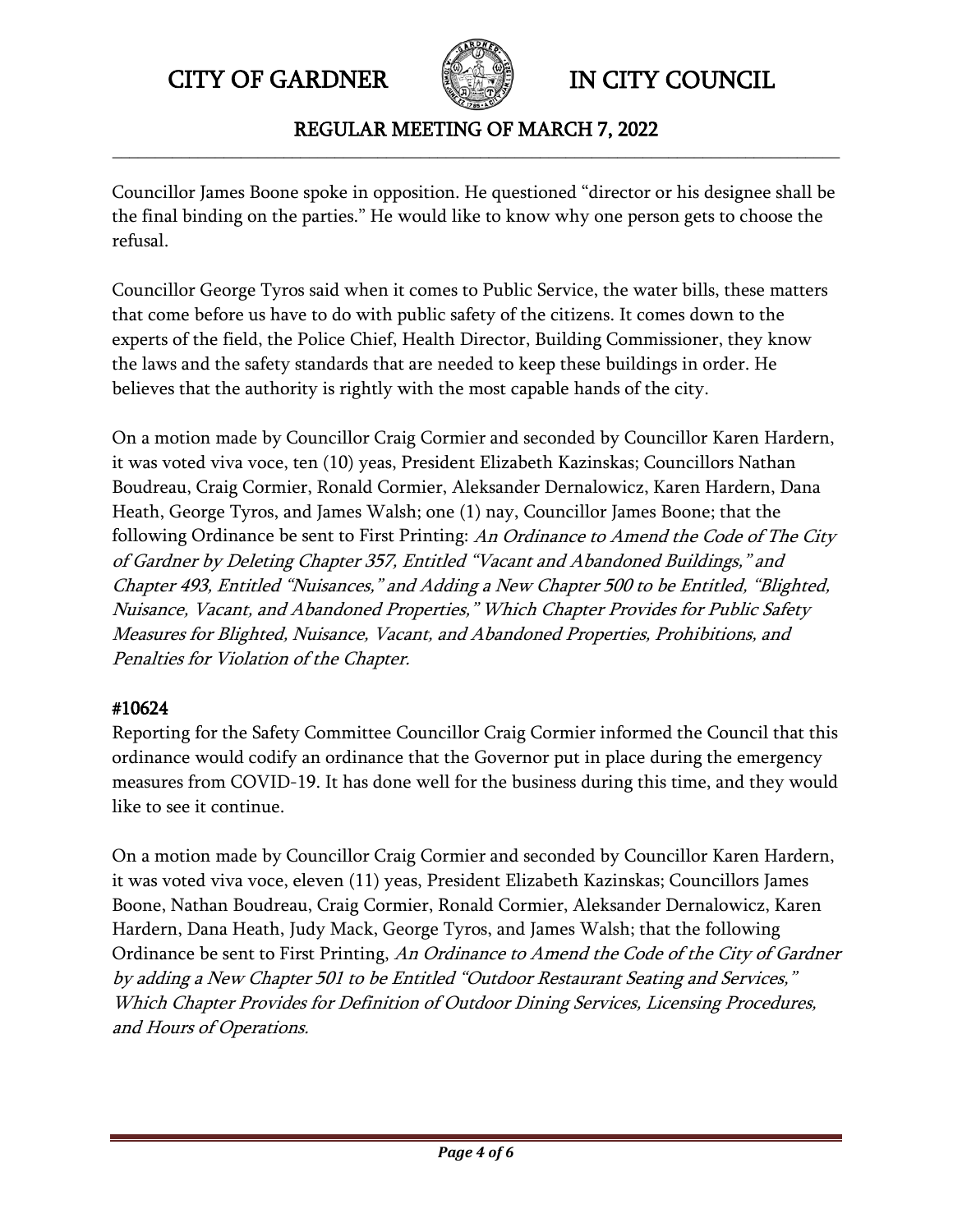

REGULAR MEETING OF MARCH 7, 2022 **\_\_\_\_\_\_\_\_\_\_\_\_\_\_\_\_\_\_\_\_\_\_\_\_\_\_\_\_\_\_\_\_\_\_\_\_\_\_\_\_\_\_\_\_\_\_\_\_\_\_\_\_\_\_\_\_\_\_\_\_\_\_\_\_\_\_\_\_\_\_\_\_\_\_\_\_\_\_\_\_\_\_\_\_\_**

### #10625

Reporting for the Safety Committee Councillor Craig Cormier informed the Council that this ordinance amendment is mainly "housekeeping." The ordinance has not been reviewed for quite some time and it is out of sync with state laws. The fines are below what the state law recommends as well as language used.

Councillor James Boone questioned §312-4 (a), Disposition of unclaimed dogs, states that "Any dog which is impounded and is not redeemed by the owner within the ten-day period of the confinement shall be made available for adoption in accordance with procedures established by the Gardner Police Department and the National Animal Control Association." §312-4 (b) states, "Any unclaimed dog which is in custody of the Police Department shall be disposed of in accordance with MGL c. 140, §151A when each of the following criteria has been met: (1) The dog that was detained for a period of seven days." Councillor Boone stated that he was confused does not agree with the language of the ordinance.

Mayor Nicholson informed the Council that "We have to hold a dog for a minimum of seven days to make sure that a dog is claimed by an owner. The owner can retake the dog after seven days. If the dog is unclaimed after seven days, the City can put the dog up for adoption. The reasoning for the ten days is that the Police Chief and the Board of Health have the authority to euthanize an unclaimed dog after 10 days. It is something normally done. They try to wait for two weeks before a dog is put up for adoption. The 10 days gives the owner a chance to claim the dog before putting it up for adoption."

On a motion made by Councillor Craig Cormier and seconded by Councillor Karen Hardern, it was voted viva voce, ten (10) yeas, President Elizabeth Kazinskas; Councillors Nathan Boudreau, Craig Cormier, Ronald Cormier, Aleksander Dernalowicz, Karen Hardern, Dana Heath, Judy Mack, George Tyros, and James Walsh; one (1) nay, Councillor James Boone; that the following Ordinance be sent to First Printing, An Ordinance to Amend Chapter 312 of the Code of the City of Gardner, Entitled "Animals."

### #10626

Reporting for the Safety Committee Councillor Craig Cormier informed the Council that this ordinance was originally put in place in the early 80s when arcades were becoming a rage. The city has never had a full-blown arcade and the ordinance has not been enforced.

On a motion made by Councillor Craig Cormier and seconded by Councillor Karen Hardern, it was voted viva voce, eleven (11) yeas, President Elizabeth Kazinskas; Councillors James